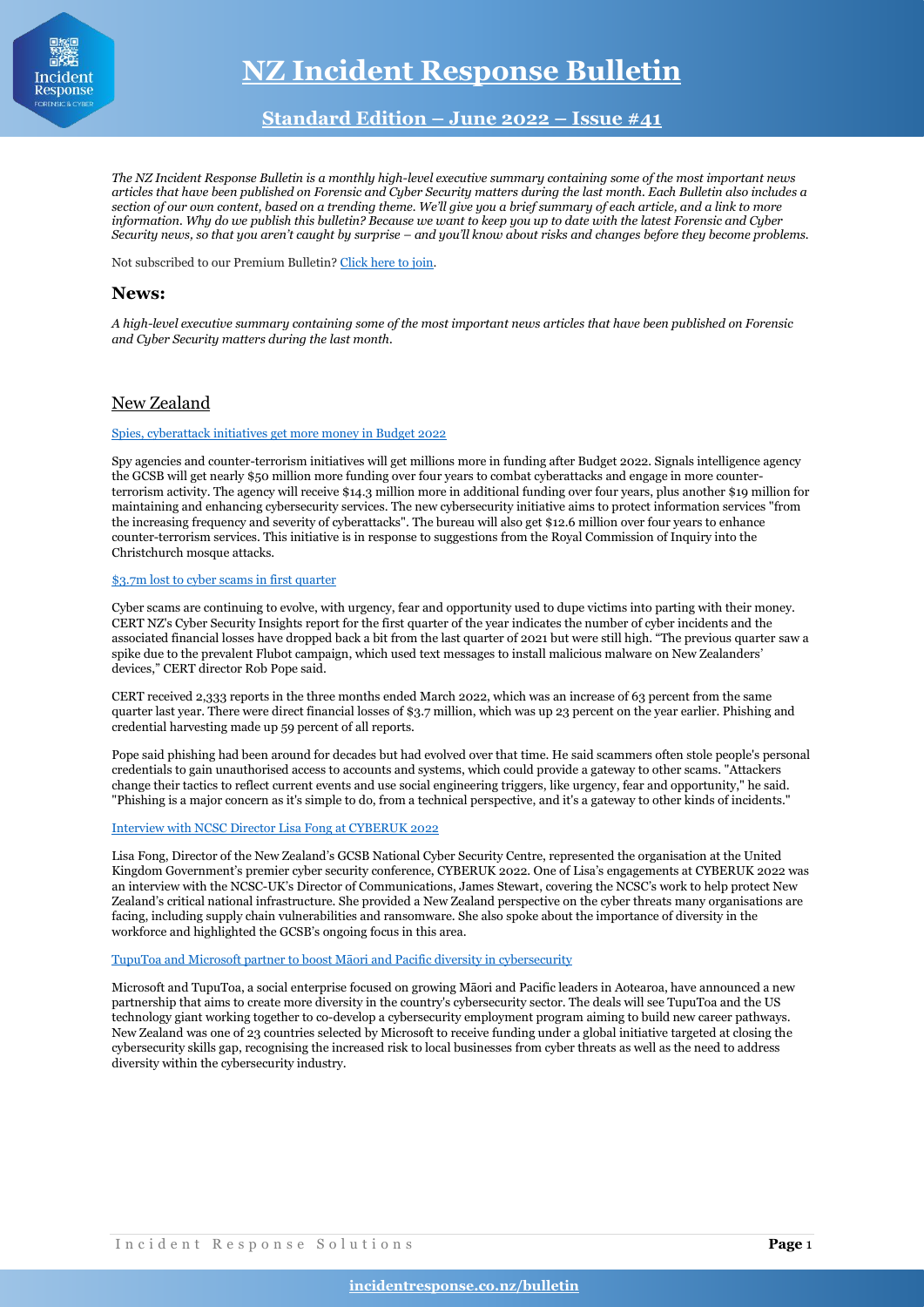

# World

## [Cybersecurity rulings important for all Australian businesses](https://www.aspistrategist.org.au/cybersecurity-rulings-important-for-all-australian-businesses/)

The world of cybersecurity is overflowing with principles. Principles about patching, passwords and people. Principles about physical security, phishing and firewalls. However, until recently, there has been little legal precedent supporting these principles and without such precedent, principles can be difficult to enforce. The past month has served up two landmark cases that will help establish a new level of precedent for cybersecurity in Australia - one in the Federal Court and one in the ACT Civil and Administrative Tribunal. Both cases deserve utmost attention from senior management, boards and directors as our nation navigates a new era of cybersecurity uplift. These cases should not be dismissed as just technical 'principles'.

## [US offers \\$15M for info on Conti ransomware](https://cryptoslate.com/us-offers-15m-for-info-on-conti-ransomware/)

The U.S. Department of State set two separate bounties for information on the Conti ransomware organized crime group totalling \$15 million USD. Any information that helps identify or locate the Conti group leaders will be awarded up to \$10 million. Additionally, \$5 million will be awarded for any information that leads to the arrest of individuals conspiring with the Conti group. The rewards are offered under the Department of State's Transnational Organized Crime Rewards Program and can be claimed from any country.

## [Near \\$1 Million Fine Proposed for Colonial Pipeline Following Cyber Attack](https://www.hstoday.us/subject-matter-areas/cybersecurity/near-1-million-fine-proposed-for-colonial-pipeline-following-cyber-attack/?web_view=true)

A near \$1 million penalty is being proposed for Colonial Pipeline following widespread fuel shortages along the U.S. East Coast in 2021 after a cyber-attack on the energy pipeline operator in May 2021. The U.S. Department of Transportation's Pipeline and Hazardous Materials Safety Administration found management failings and has issued a Notice of Probable Violation and Proposed Compliance Order to Colonial Pipeline Company, which includes multiple probable violations of Federal pipeline safety regulations. The proposed civil penalties amount to \$986,400.

On May 8, 2021, Colonial Pipeline confirmed that its information technology systems were compromised by a ransomware attack. As a precaution, Colonial temporarily halted operational technology functions across four of its mainlines that transport gasoline, diesel, and jet fuel, stretching from Texas to New Jersey. The attack resulted in major fuel distribution shortages across the region that the Colonial pipeline serves, which led to 17 states declaring states of emergency relative to the shortages.

## [Anonymous Leak 82GB of Police Emails Against Australia's Offshore Detention](https://www.hackread.com/anonymous-leak-police-emails-australia-offshore-detention/?web_view=true)

In total, Anonymous leaked 285,635 confidential emails belonging to the Nauru Police Force. According to Anonymous, the data leak was in protest against the alleged ill-treatment of asylum seekers and refugees carried out by Island authorities on behalf of the Australian government. As seen by Hackread.com, the total number of leaked emails is 285,635 and available for direct and torrent download through the official website of "Enlace Hacktivista," a platform that aims to "Document hacker history."

### [Cyber security: Global food supply chain at risk from malicious hackers](https://www.bbc.com/news/science-environment-61336659)

Modern "smart" farm machinery is vulnerable to malicious hackers, leaving global supply chains exposed to risk, experts are warning. It is feared hackers could exploit flaws in agricultural hardware used to plant and harvest crops. Agricultural manufacturing giant John Deere says it is now working to fix any weak spots in its software. A recent University of Cambridge report said automatic crop sprayers, drones and robotic harvesters could be hacked. The UK government and the FBI have warned that the threat of cyber-attacks is growing. John Deere said protecting customers, their machines and their data was a "top priority".

# Summary of last month's Cyber Alerts and News Clips:

Incident Response Solutions post certain alerts and tips we consider to be in the public interest as it comes to hand. We publish these alerts and tips on our [YouTube Channel](https://www.youtube.com/channel/UC7Dyflee0c7FELHsK56ZMyQ) and this [webpage.](https://incidentresponse.co.nz/alerts-and-tips/)

*Alerts*

18 May 2022 - NCSC - [Weak security controls and practices routinely exploited for initial access](https://www.ncsc.govt.nz/newsroom/jsa-weak-security-controls/)

11 May 2022 - CISA - [Protecting Against Cyber Threats to Managed Service Providers and their Customers](https://www.cisa.gov/uscert/ncas/alerts/aa22-131a)

*News Clips*

11 May 2022 - [Interview with NCSC Director Lisa Fong at CYBERUK 2022](https://www.youtube.com/watch?v=_Fm7Pozk0Ms)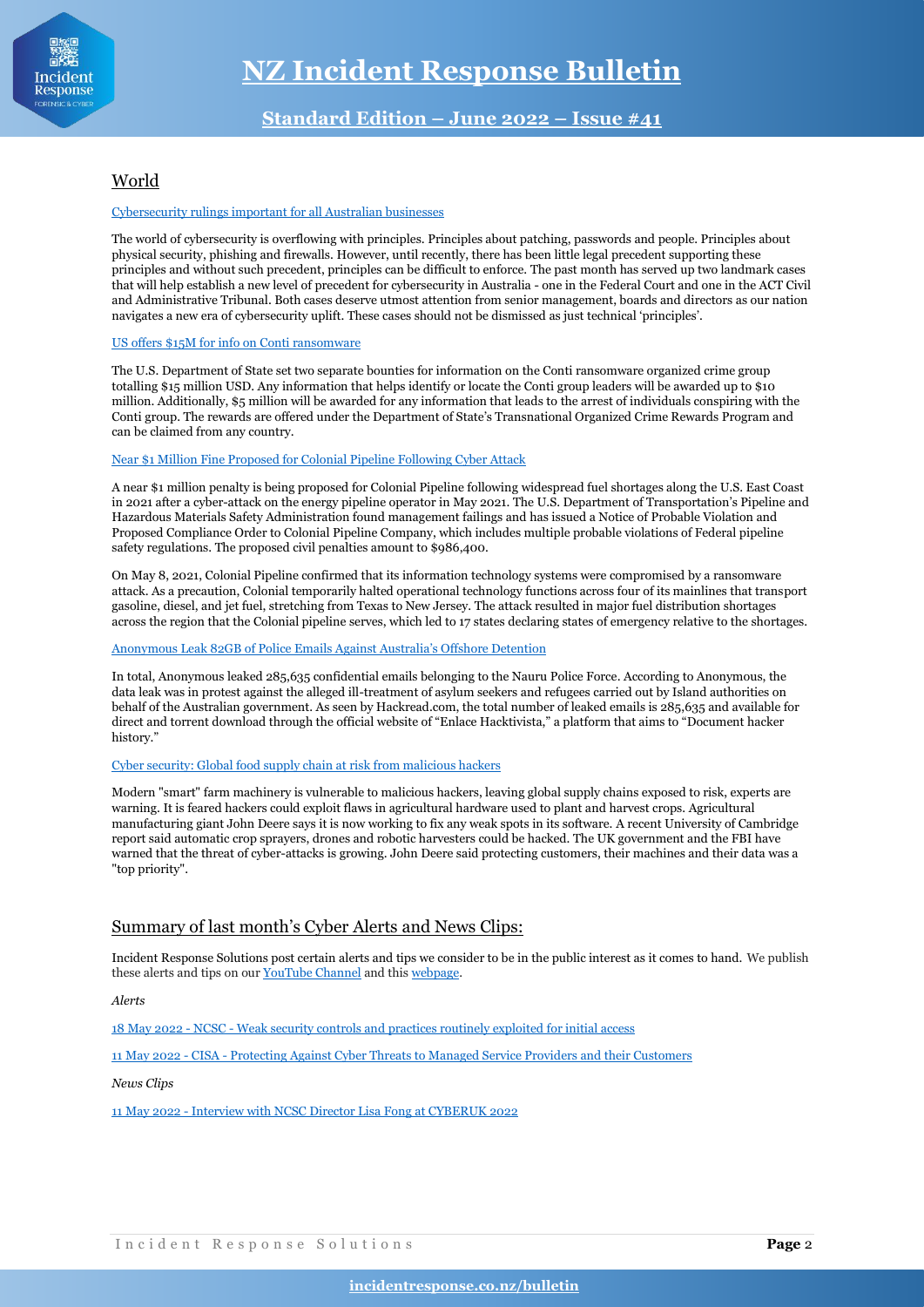

# **Our Views:**

### **Cyber Security Awareness – Practical Tips to Protect Your Systems**

### Introduction

So far during the second quarter of 2022, we have seen an alarming increase in the number of New Zealand organisations falling victim to Email Phishing attacks. These attacks not only attempt to steal your login credentials, but also trick you into running malicious software that will then be used by the attackers to conduct data theft, ransomware and more.

It is therefore more important than ever to ensure that your staff understand the wide variety of cyber security risks your organisation faces. At Incident Response Solutions, we believe cyber security risks are best mitigated by following an evidencebased approach; what are the local incident response firms responding to most often, what does current data breach research tell us, and what cyber security controls should be applied based on those findings?

According to the 15th [annual Verizon Data Breach Investigations report,](https://www.verizon.com/business/resources/reports/dbir/) published this month, 82% of breaches involved the Human Element, including Social Attacks, Errors and Misuse. The four key paths leading to a breach of your systems include attackers using stolen credentials, conducting phishing attempts, exploiting software vulnerabilities and running botnets. The report concludes organisations must have a plan to handle these risks.

To improve your organisation security, we recommend conducting a four-pronged cyber security awareness campaign:

#### Step 1 – Credential Monitoring

Scan your domain name for any instances of compromised credentials across your organisation and demonstrate to staff how their passwords can easily be obtained and reused by attackers. Note that you also have obligations under the new Privacy Act 2020 in relation to data breaches that may result in serious harm. We recommend changing all valid passwords located immediately upon discovery of usin[g this service.](https://incidentresponse.co.nz/dark-web-monitoring/)

## Step 2 – Phishing Simulation

[A Phishing simulation](https://incidentresponse.co.nz/phishing-simulation/) is a training tool that organisations can use to send realistic phishing email to employees in order to test their level of awareness of such attacks, as well as advising them on what to do with phishing emails when they receive them. We recommend you run a carefully planned set of simulated phishing attacks to help you find out how vigilant your employees are and how they can be trained further. The effectiveness of these simulations is more effective if you customise the phishing kits so it contains text and formatting from a third party that your staff often communicate with.

#### Step 3 – Online Cyber Training and Awareness

The Verizon report emphasises the need to increase staffs' awareness of what tactics attackers are likely to use against organisations, specific to your industry, both as a tool to encourage executives to support much needed security initiatives and as a way to illustrate to employees the importance of security. The report suggests that on average, staff at organisations that run online training spend around one hour per year.

We believe that every dollar spent o[n cyber security awareness training](https://incidentresponse.co.nz/cyber-training-and-awareness/) significantly reduces your organisation's vulnerability to cyberattacks. Doing this not only helps you save thousands of dollars in the event of a breach but could prove to be priceless when avoiding long-term costs such as lost customer trust and damage to your reputation.

### Step 4 – Cyber Security Controls

The above three steps form the foundation for improved cyber security awareness. However, we recommend going one step further and formalising your cyber security awareness programme under a recognised set o[f Cyber Security Controls.](https://incidentresponse.co.nz/cis-controls/) We recommend the Centre for Internet Security (CIS) Controls. The 18 controls define basic cyber hygiene and represents a minimum standard of information security for all enterprises. At implementation group level 1 (out of 3), enterprises with limited cybersecurity expertise can thwart general, non-targeted attacks. Control 14 deals with Security Awareness and Skills Training, including the following safeguards:

- 14.1 Establish and Maintain a Security Awareness Program
- 14.2 Train Workforce Members to Recognize Social Engineering Attacks
- 14.3 Train Workforce Members on Authentication Best Practices
- 14.4 Train Workforce on Data Handling Best Practices
- 14.5 Train Workforce Members on Causes of Unintentional Data Exposure
- 14.6 Train Workforce Members on Recognizing and Reporting Security Incidents
- 14.7 Train Workforce on How to Identify and Report if Their Enterprise Assets are Missing Security Updates
- 14.8 Train Workforce on the Dangers of Connecting to and Transmitting Enterprise Data Over Insecure Networks

It is noteworthy that at implementation group level 1, there are 56 possible safeguards (or sub-controls) across the 18 controls, and that 8 of the 56 are attributed to Security Awareness and Skills Training. We can assist you with all four steps detailed above.